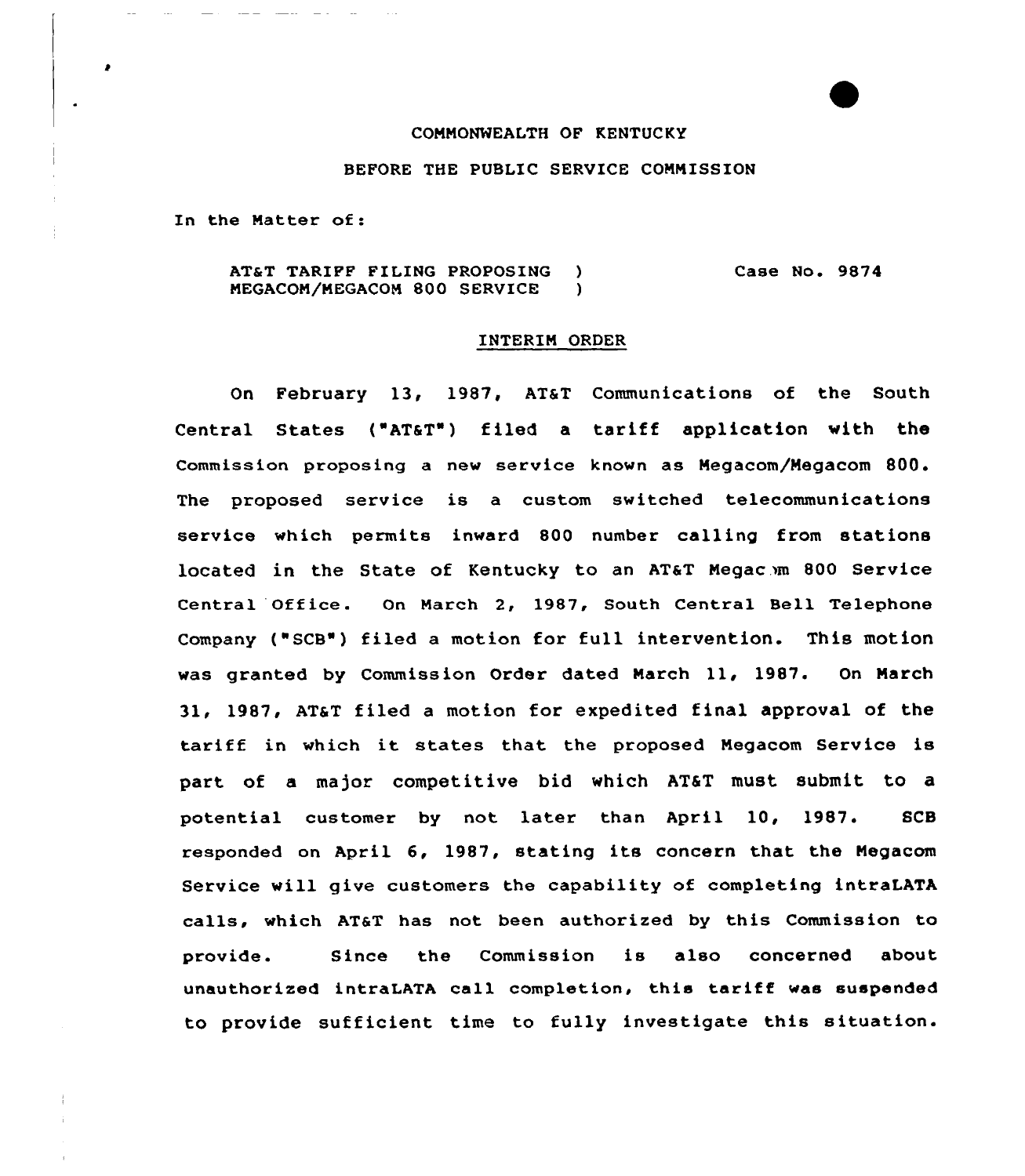However, it is not the Commission's intention to place AT&T at a competitive disadvantage; therefore, the Commission is of the opinion and finds that the Megacom tariff should be granted interim approval, subject to further investigation. This approval is granted on the express condition that the following stipulations are met:

1. AT&T shall implement procedures to measure and report interstate and intrastate jurisdictional usage and interLATA and intraLATA usage.

2. AT&T shall inform prospective customers that the use of this service to complete intraLATA calls is not authorized by this Comm iss ion.

3. As part of its investigation of this tariff, the Commission will consider appropriate means for compensating local exchange carriers for unauthorized intraLATA traffic that results from this tariff on and after the date of this Order.

IT IS THEREFORE ORDERED that:

1. The Negacom tariff be, and hereby is, granted interim approval pending further investigation and subject to the stipulations described in this Order.

2. AT&T will file its implementation procedures for the determination of jurisdictional usage as described in finding  $i$ , by May 8, 1987.

 $-2-$ 

التارينا البرازيان